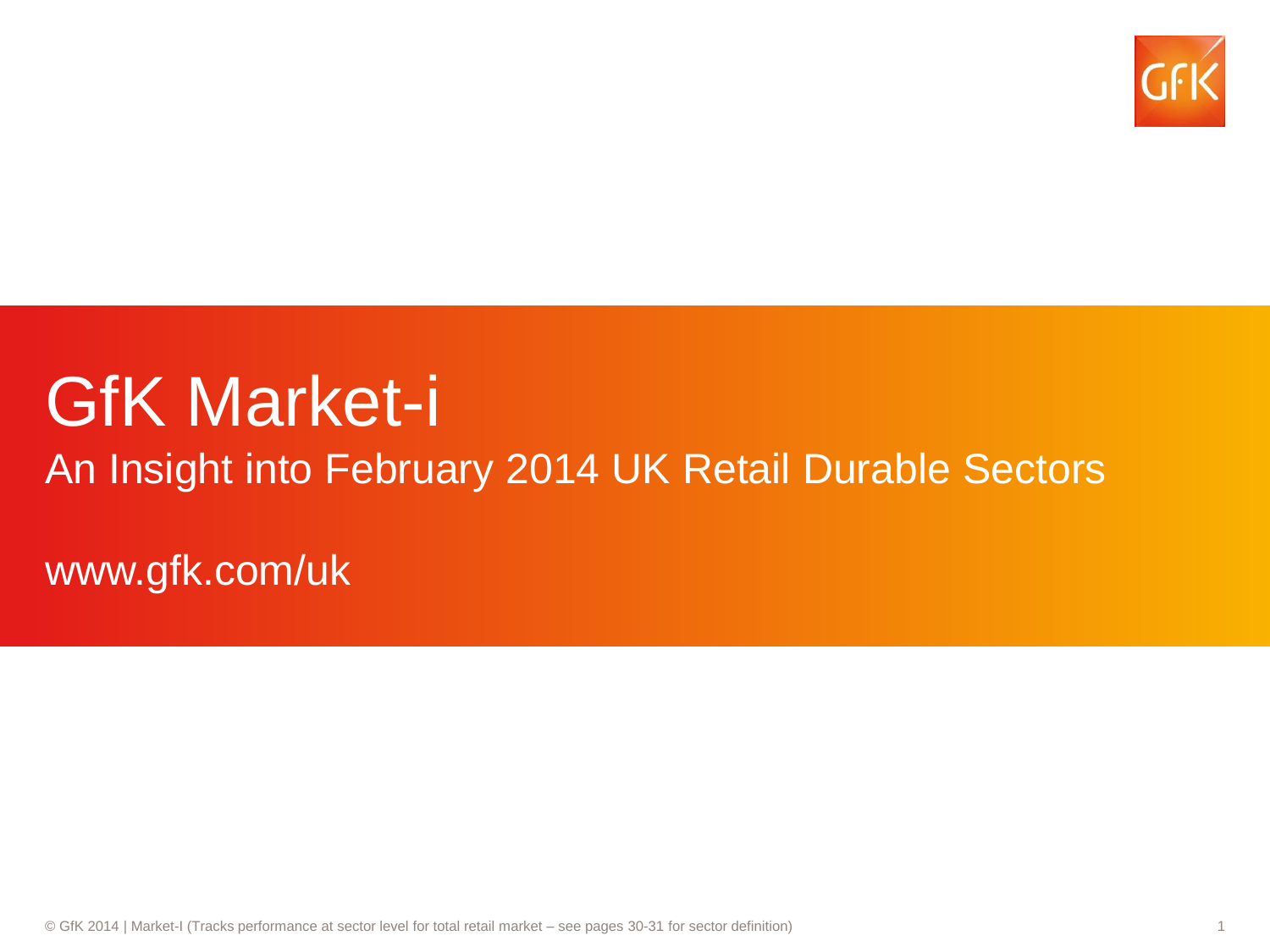

- February 2014 sees the growth in the total durables market continue. Total market value grew 2.8% month on month, reaching £2.4bn compared to the same month last year.
- This confirmed the improved market situation for the digital categories that we saw in January 2014. Whilst there is still value decline in these over the last 12 months, it has become much less pronounced – in the case of the consumer electronics sector, this is now single rather than double digit.
- In the IT sector, the price erosion in media tablets continues to an extent that the product category experiences value decline, with average selling prices down £24 year on year. Volume growth in this key area remains impressive as penetration levels to adults are still relatively low and promise further growth to come.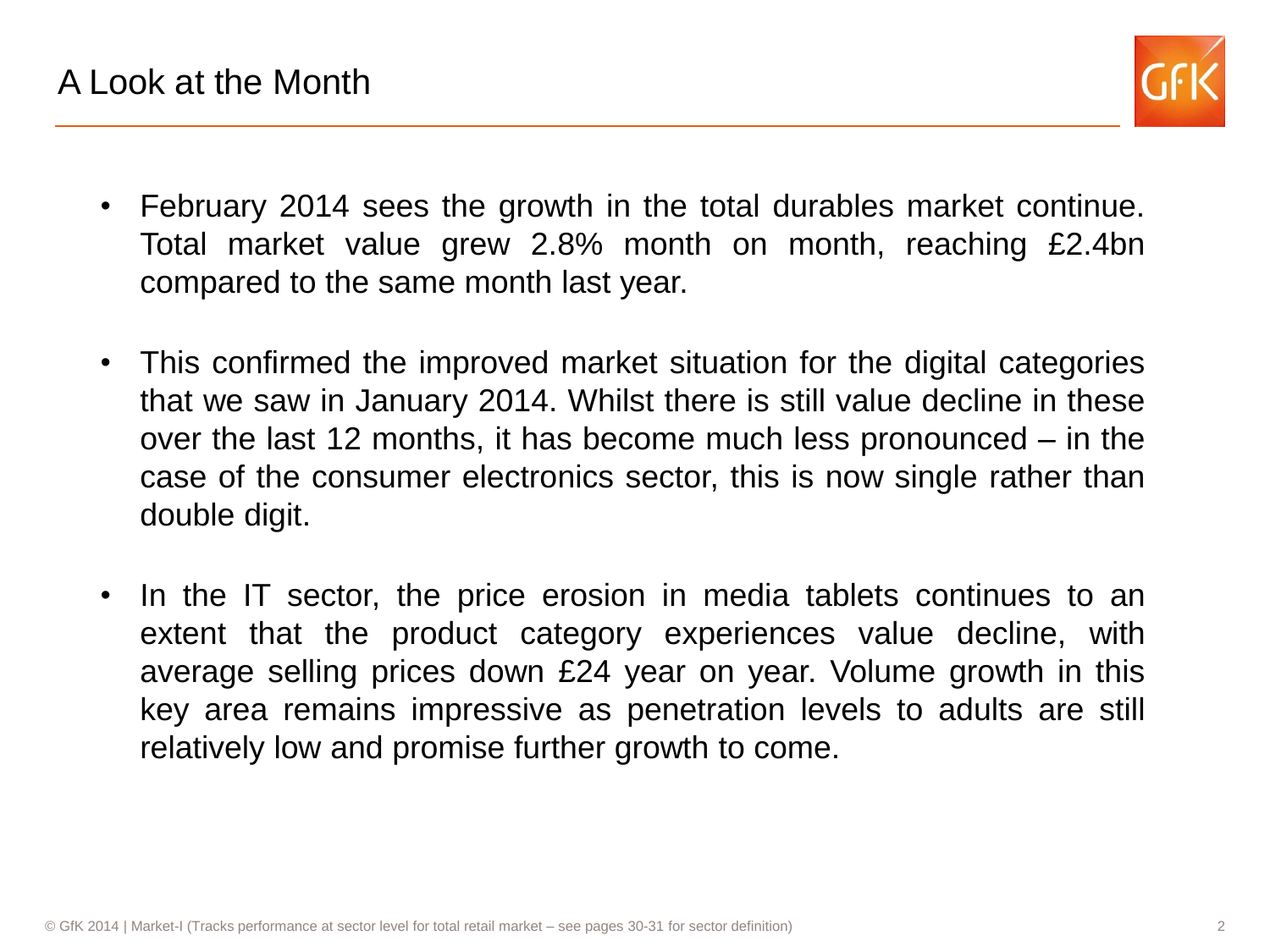

Year on Year % Growth in Value

(the latest moving annual total versus the previous moving annual total)

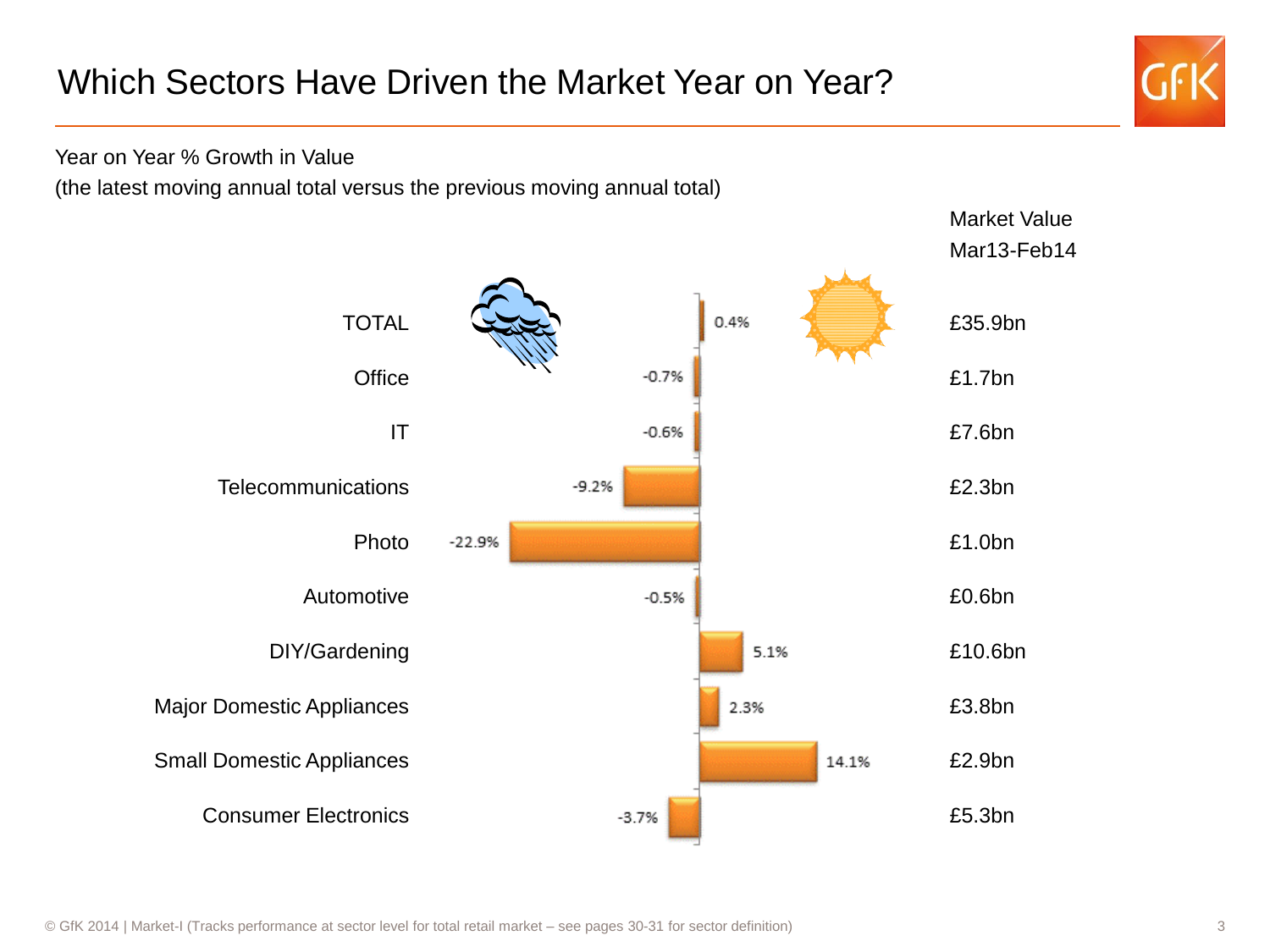## Which Sectors Have Driven the Market Year to Date?



Year to Date % Growth in Value

(value so far this year versus the same period last year)

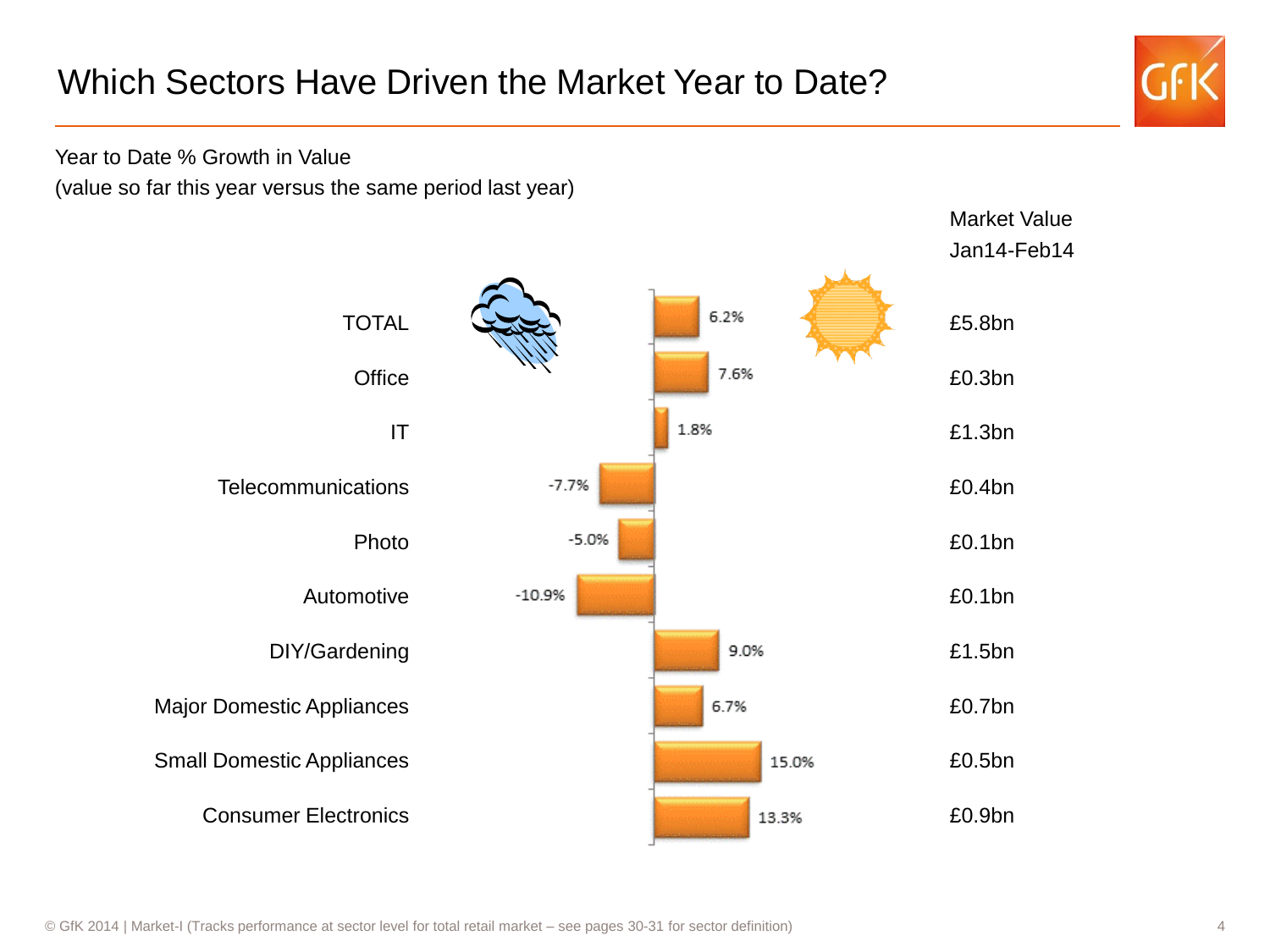

Month on Month % Growth in Value (this month versus the same month last year)

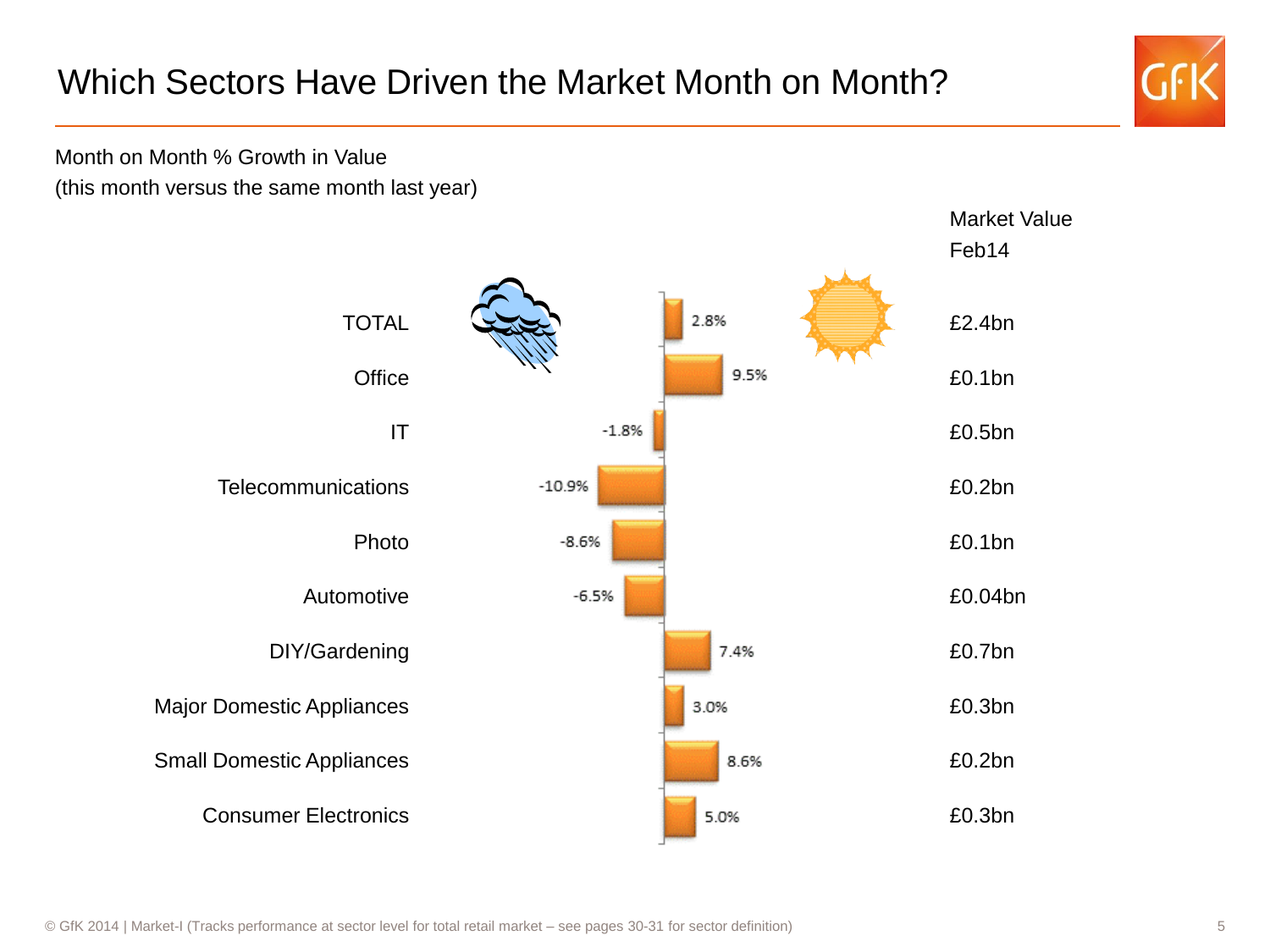## How are Online Sales Performing Month on Month?



Month on Month % Growth in Online Sales (this month versus the same month last year)

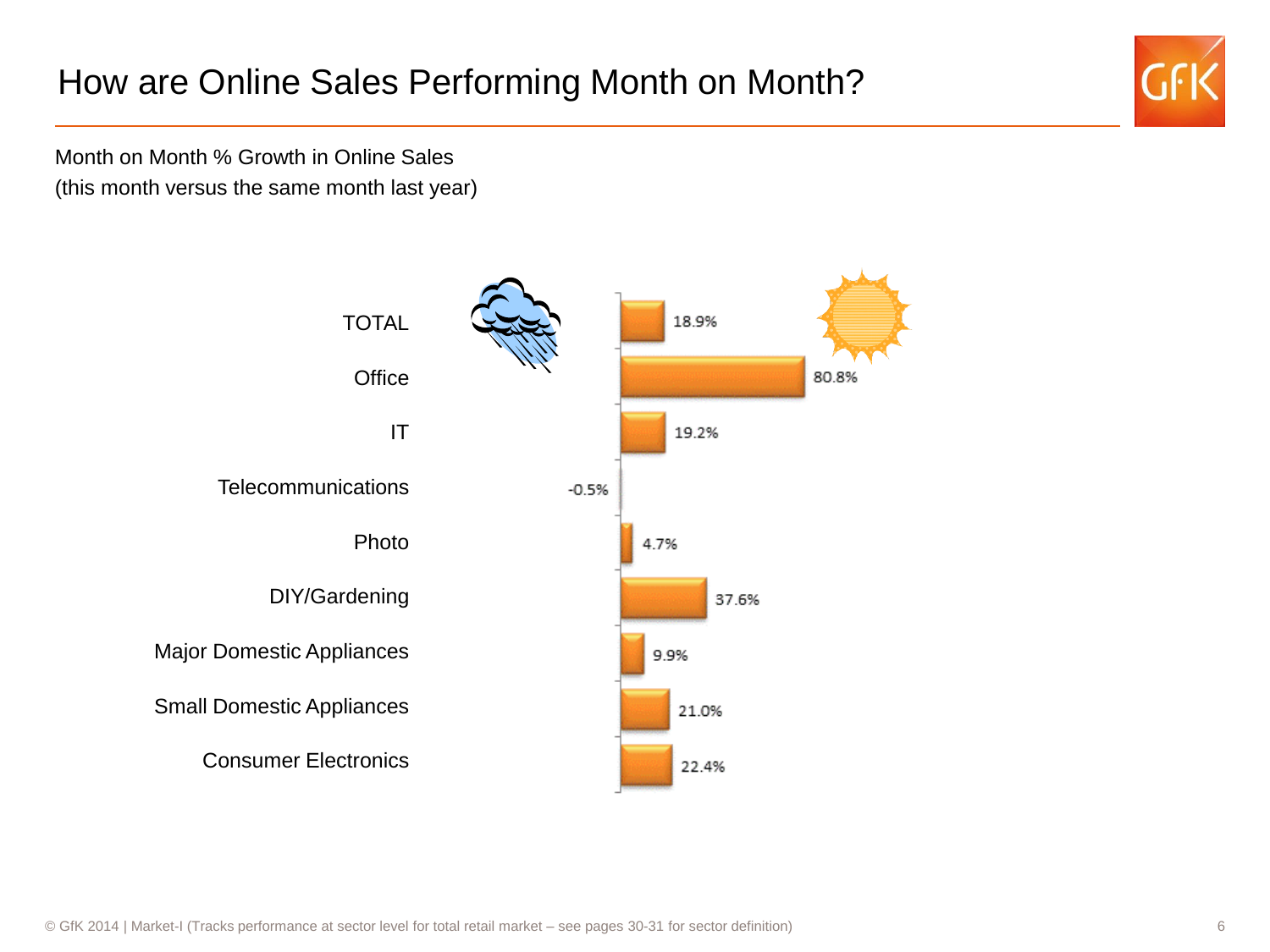## How Has the Total Durables Market Performed?



Month on Month % Growth in Total Market Value (this month versus the same month last year)

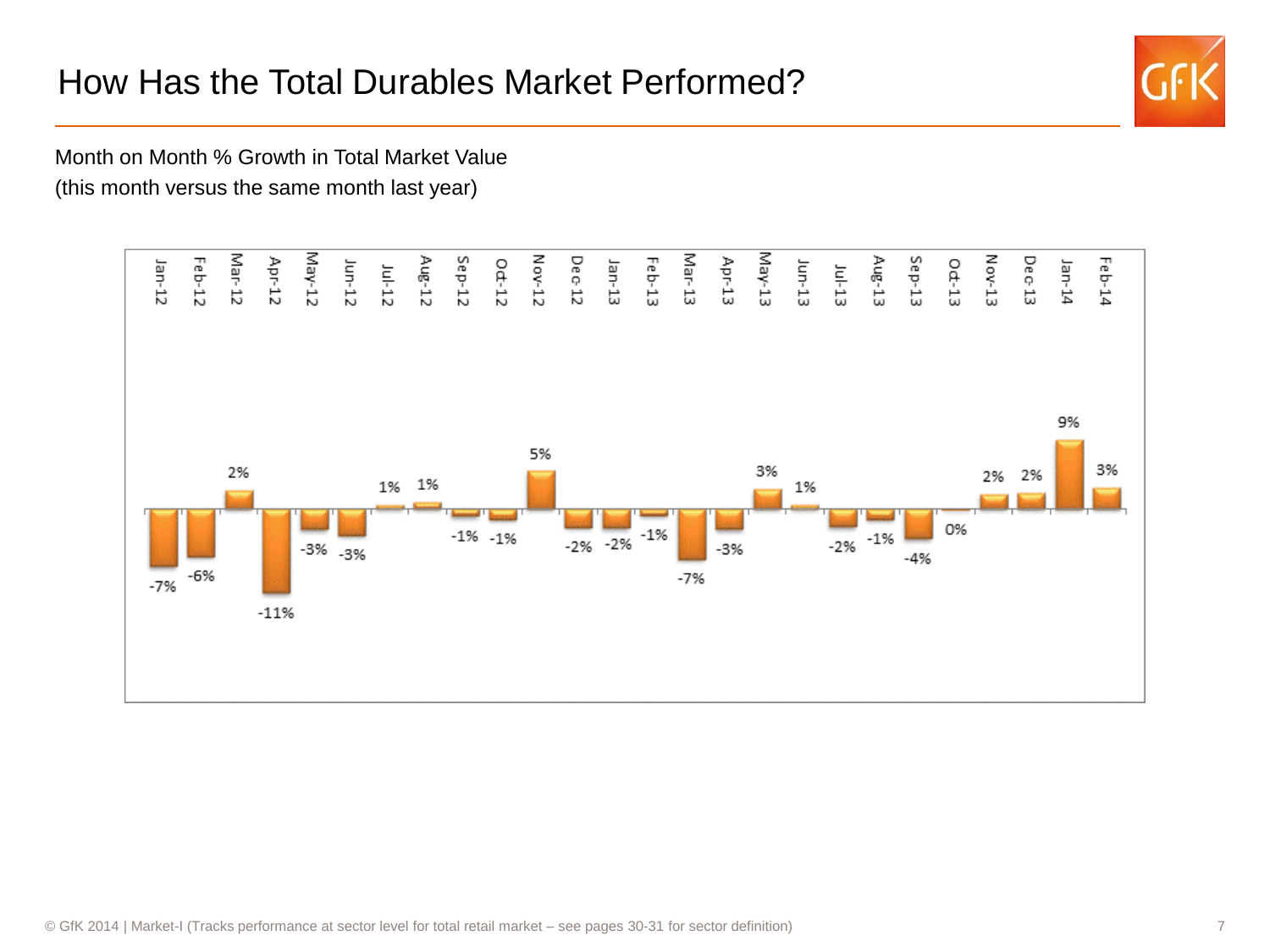## How Has the Consumer Electronics Sector Performed?



Month on Month % Growth in Sector Value (this month versus the same month last year)



The consumer electronics sector has performed far better in recent months. A substantial part of this improvement is coming from the introduction of some new video games consoles in the last quarter of 2013. The February 2014 value growth rate is 5% compared to February 2013 including video games consoles. When these are stripped out the more traditional consumer electronics sector declines 2%. Whilst still in decline, this figure is far better than what we have seen in the recent past. The key drivers for this improvement are large screen televisions, sound bars and many other audio categories which have been enhanced by the addition of wireless technology.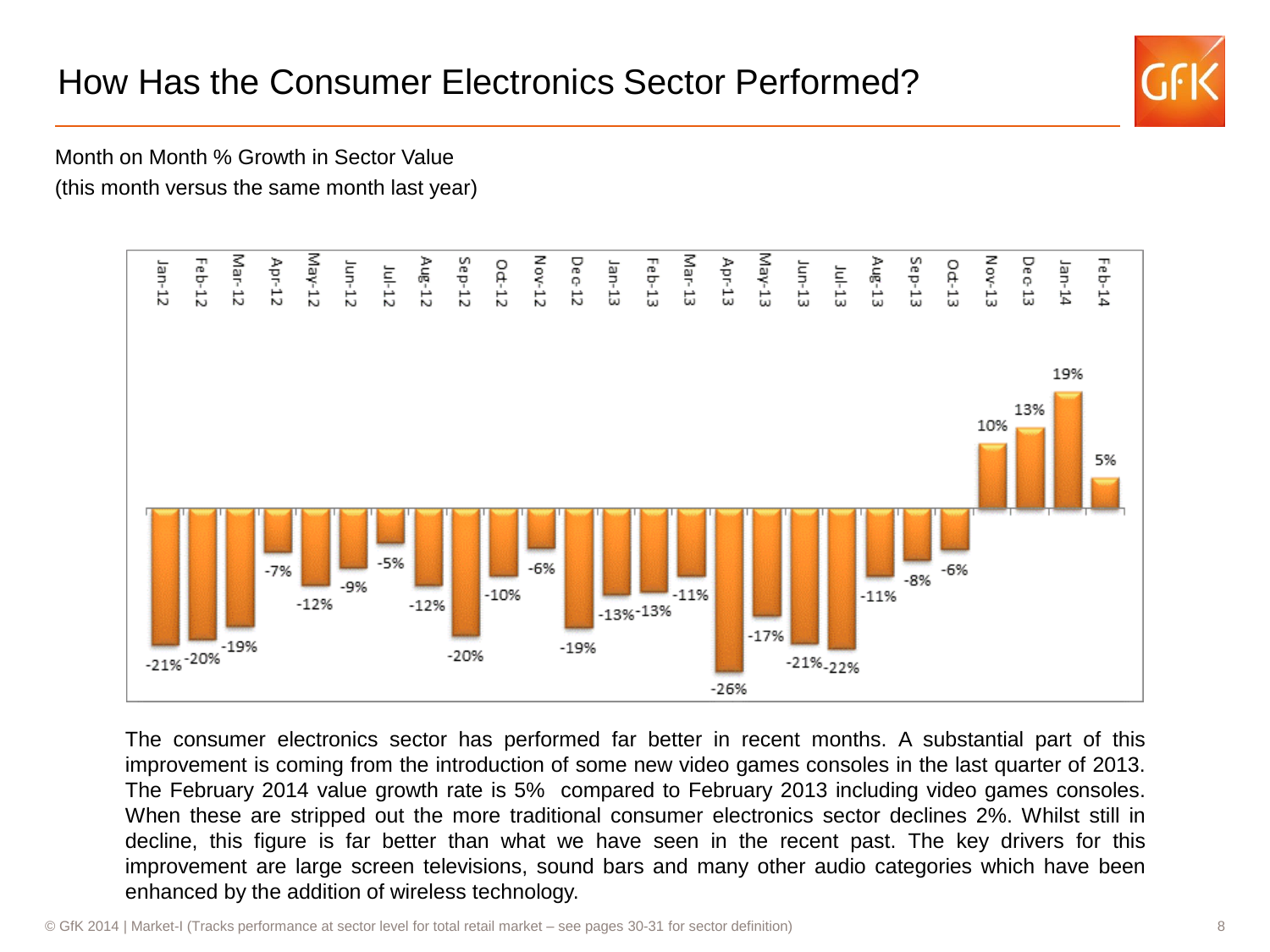## How Has the IT Sector Performed?



Month on Month % Growth in Sector Value (this month versus the same month last year)



February saw strong growth in the IT sector for storage, networking and desk computing. However these gains were offset by continuing declines in mobile computing and a 4% decrease in the value attributable to media tablets (the largest product group in the IT sector).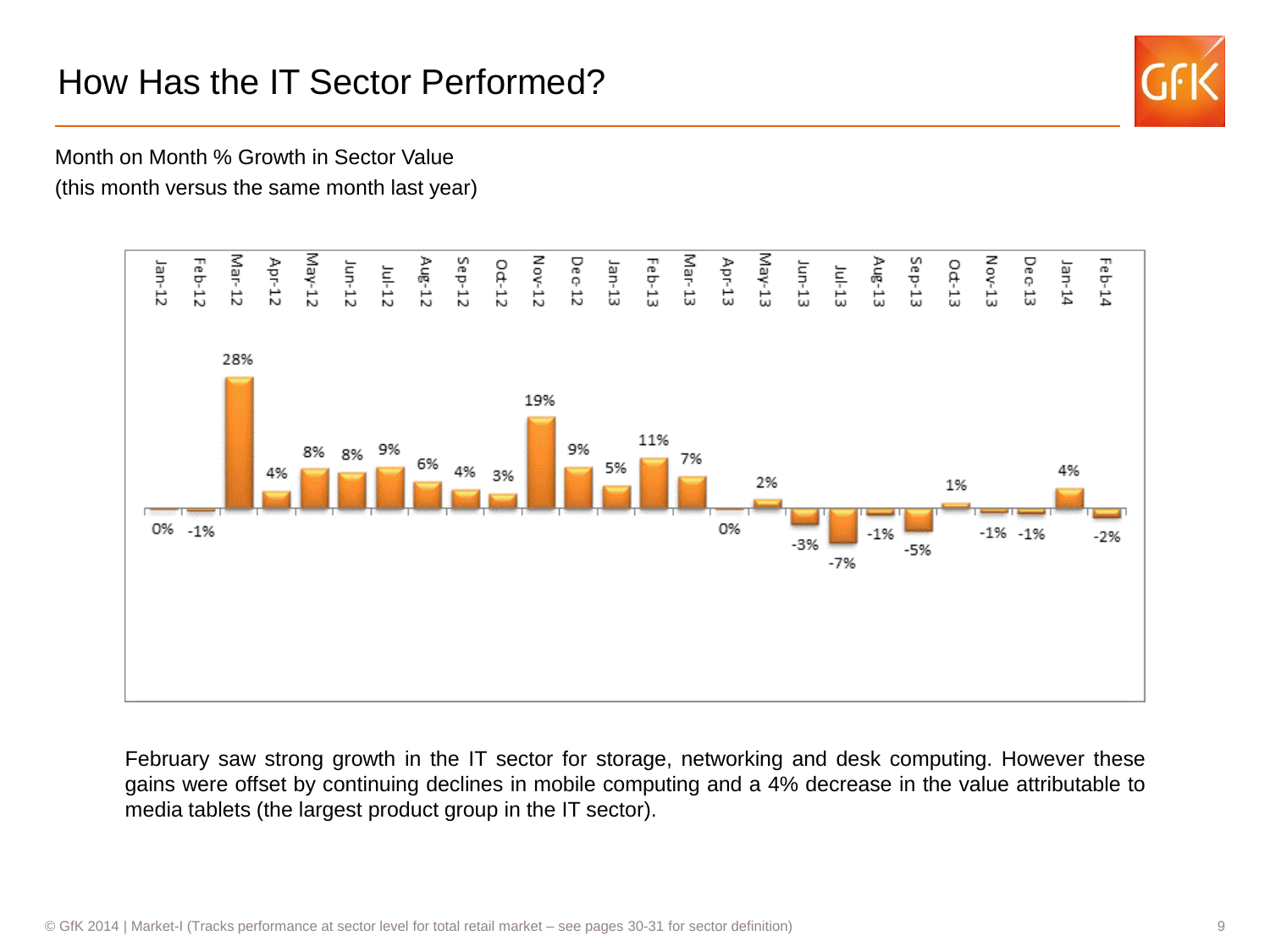## How Has the Photo Sector Performed?



Month on Month % Growth in Sector Value (this month versus the same month last year)



Although the overall photo sector is still in decline, there have been some signs of improvement. Compact system cameras and premium compact cameras are both enjoying growth. Furthermore, accessories such as bags and tripods are also back in growth in February. The first quarter of 2013 was a difficult period for the market so we expect more positive comparisons in early 2014, but it will be when we report on quarter two data that we will see if there is a sustained recovery.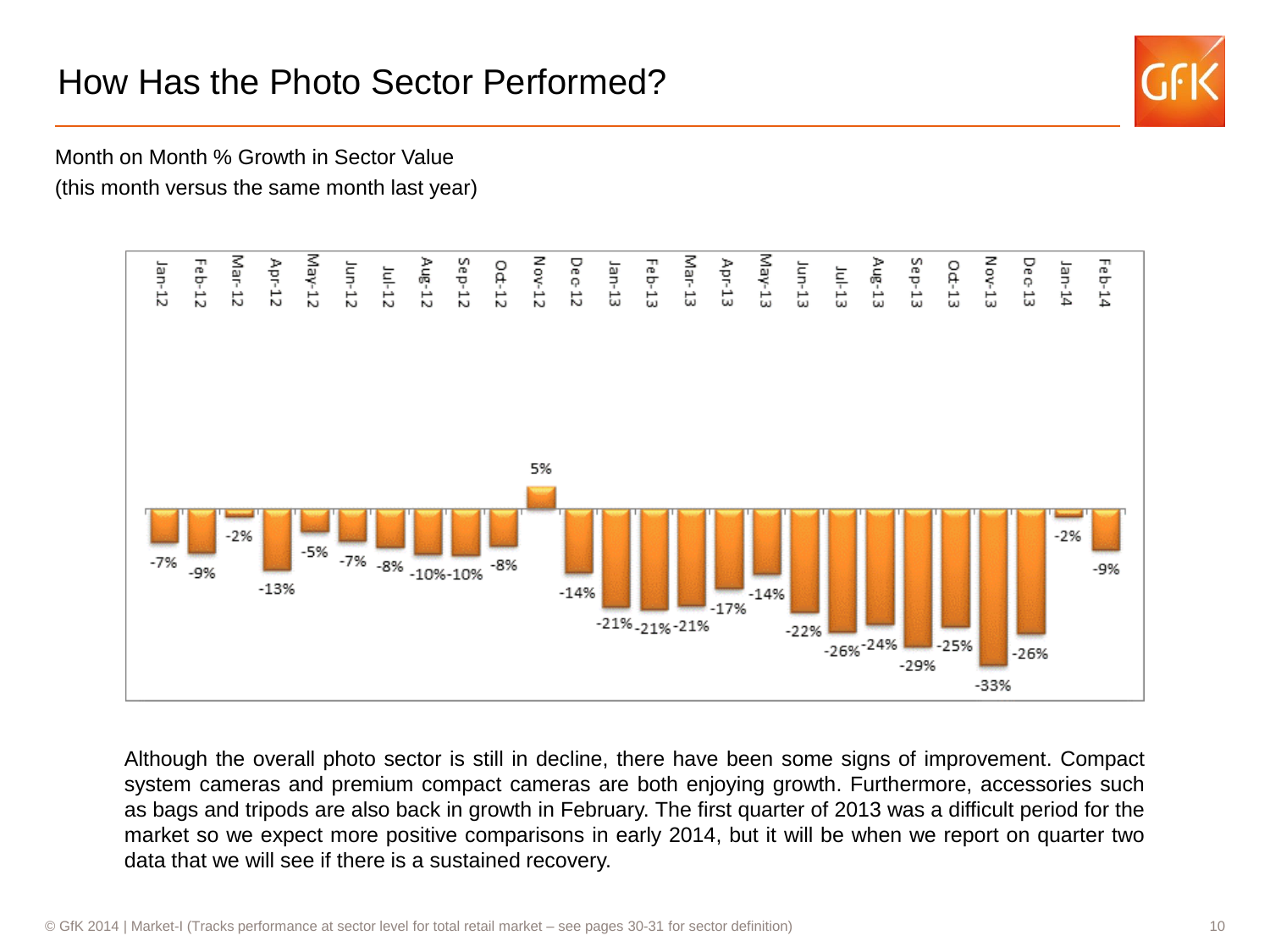## How Has the Telecommunications Sector Performed?



Month on Month % Growth in Sector Value (this month versus the same month last year)



The number of chargers sold in the UK each month has grown by nearly 30% year on year. With a variety of charging options open to consumers, and with extending battery life becoming a key priority for both manufacturers and customers alike, we have seen diversification in the market to meet the needs of the user.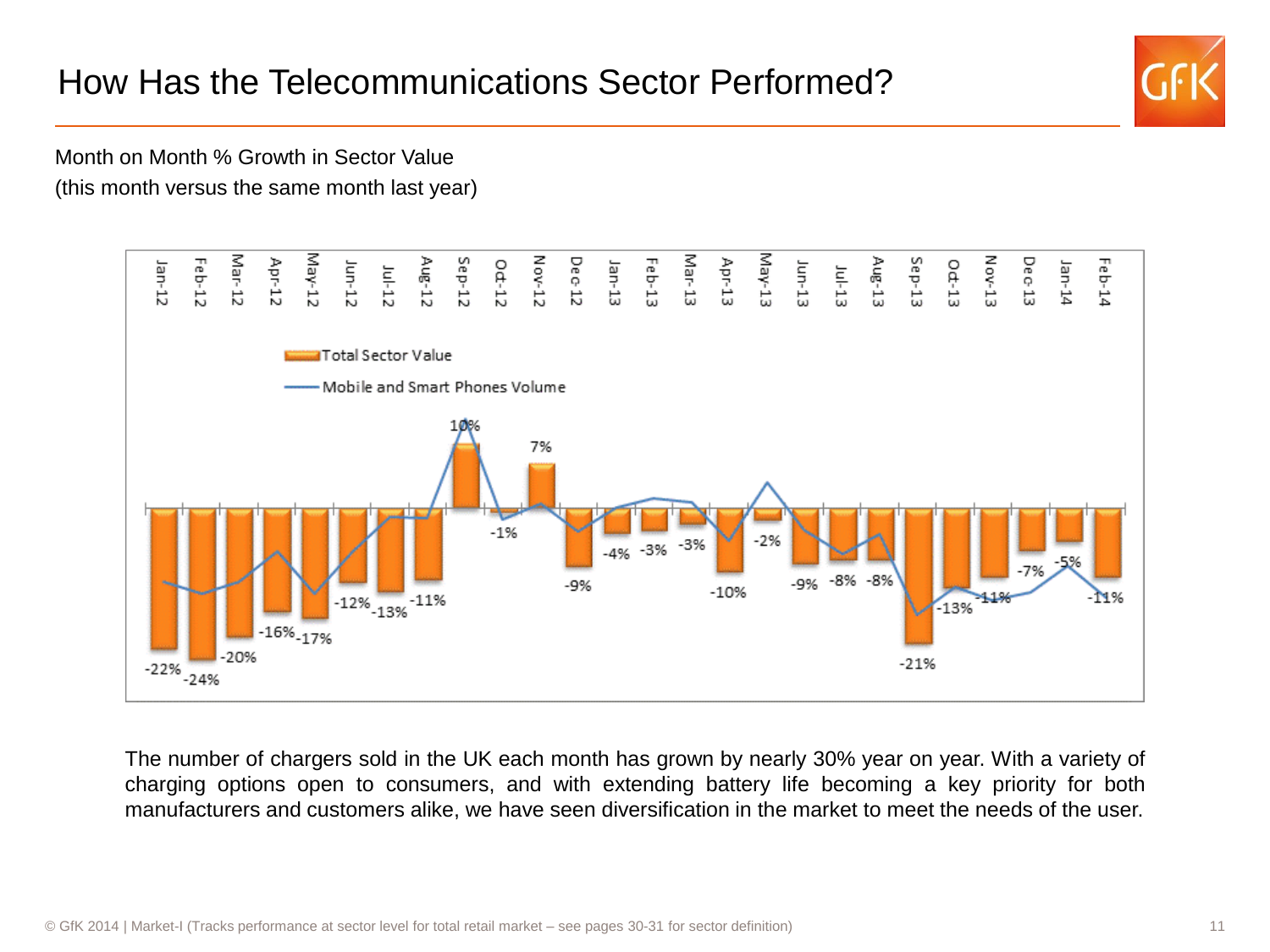## How Has the Major Domestic Appliances Sector Performed?



Month on Month % Growth in Sector Value (this month versus the same month last year)



Washing machines, the largest product category in the major domestic appliances sector, grows 2% compared to February last year. Meanwhile, hobs grow 3% month on month whilst hoods decline 2%.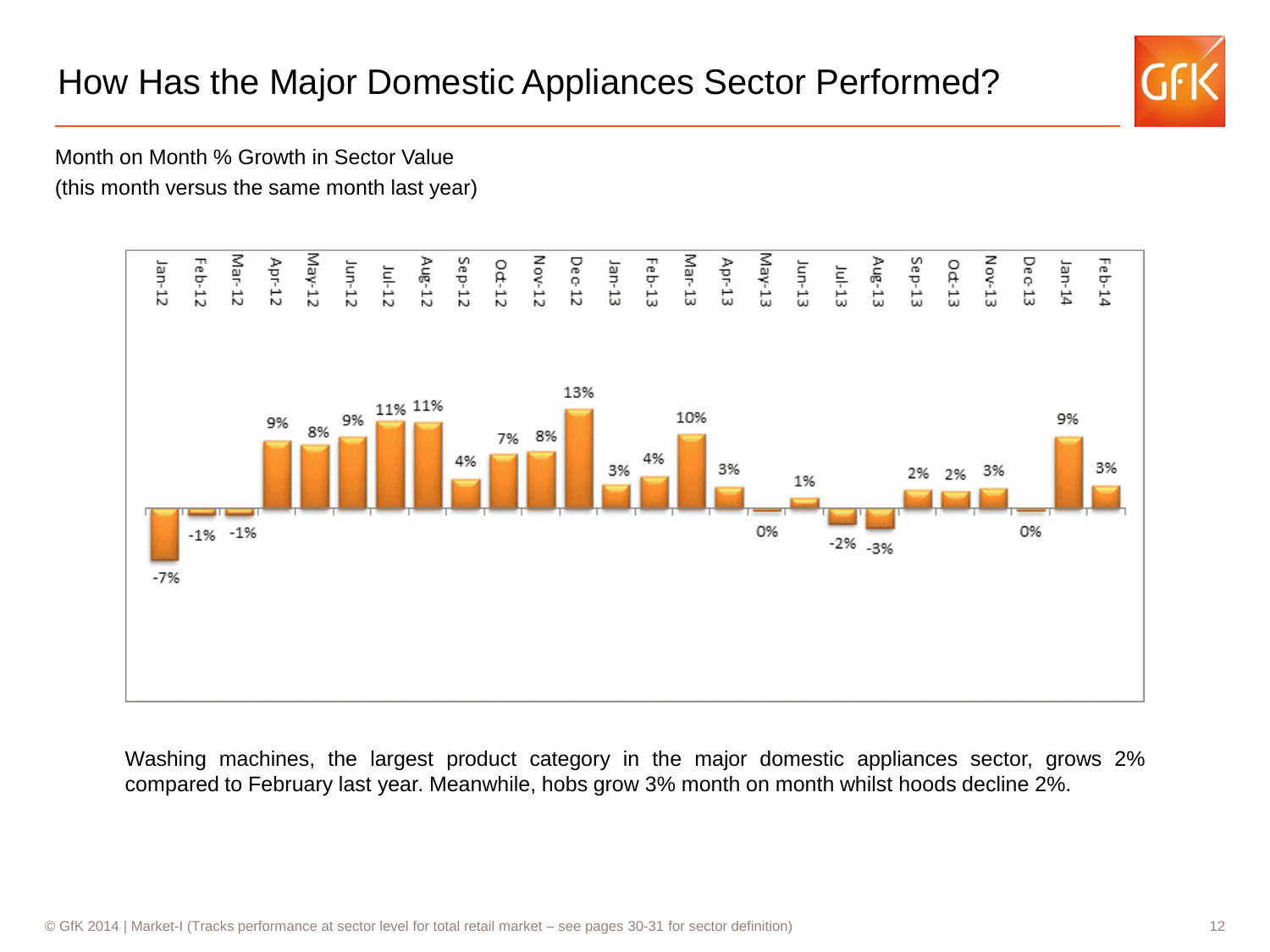## How Has the Small Domestic Appliances Sector Performed?



Month on Month % Growth in Sector Value (this month versus the same month last year)



The biggest value driver of month on month growth in February is vacuum cleaners, up 9% compared to February last year. Elsewhere there are mixed results with shavers growing 8% and deep fryers declining 5% month on month.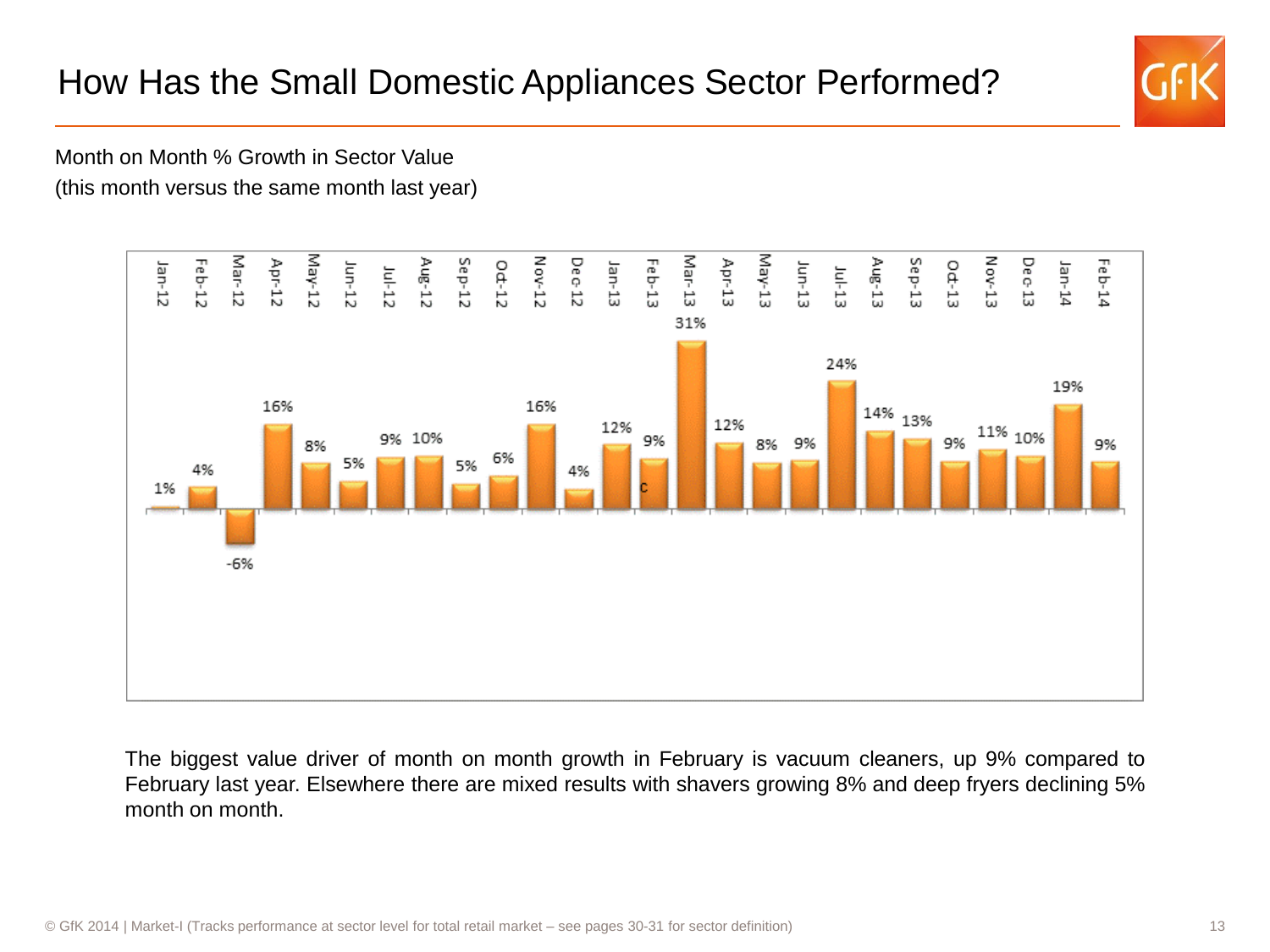## How Has the Office Sector Performed?



Month on Month % Growth in Sector Value (this month versus the same month last year)



Within the stationery segment there are varied results comparing February 2014 to the same period last year. Graphite pencils and ball point pens grow 14% and 13% respectively whilst fountain pens and office paper both decline by 2%.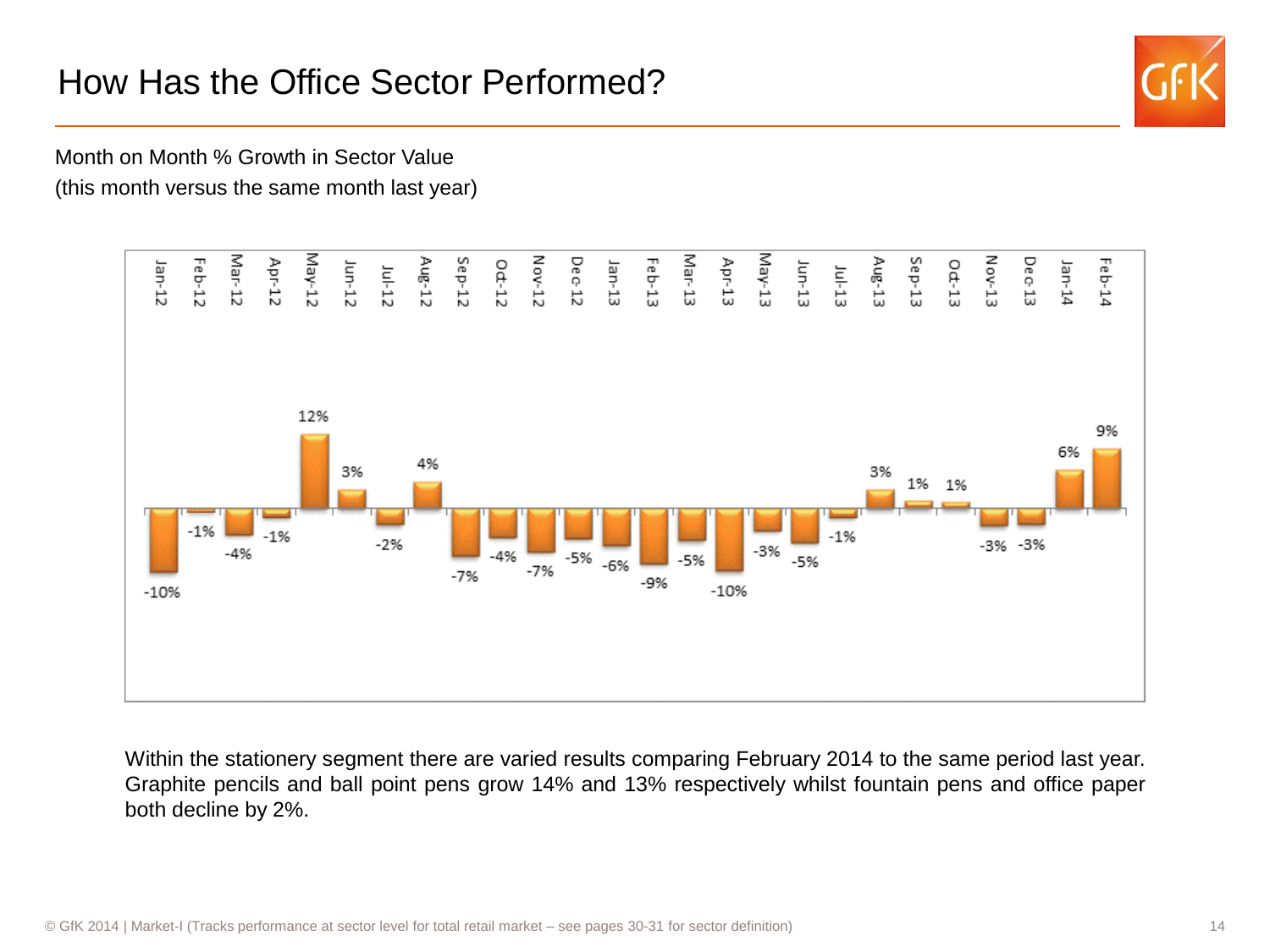## How Has the DIY/Gardening Sector Performed?



Month on Month % Growth in Sector Value (this month versus the same month last year)



February 2014 sees the positive trend in the decorating segment continue with emulsion and gloss paints growing 6% and 8% respectively. Paint brushes – a related purchase – grow 4% month on month.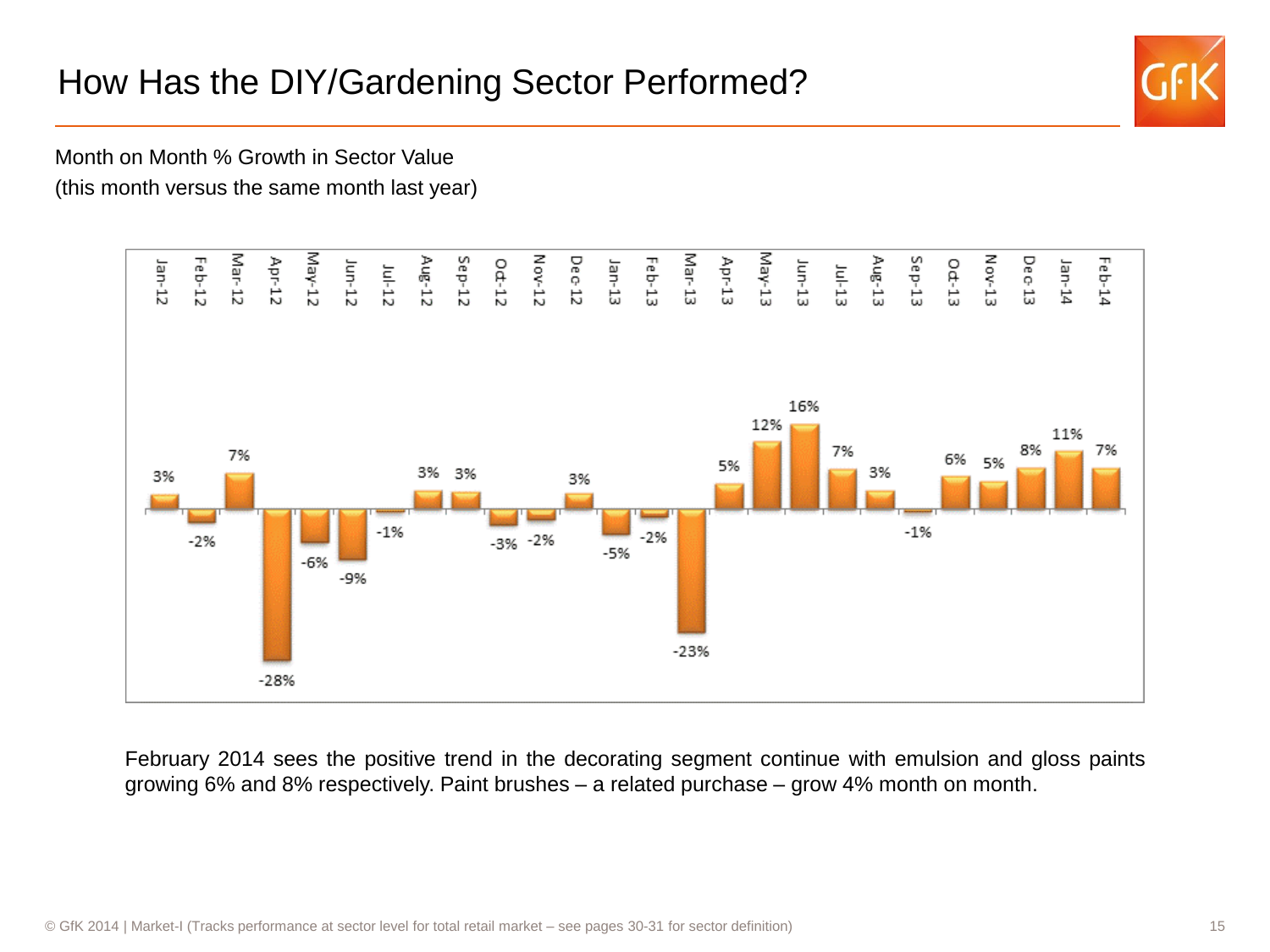## How Has the Automotive Sector Performed?



Month on Month % Growth in Sector Value (this month versus the same month last year)



After a very wet start to the year in January, February 2014 recovered slightly to report a much lower 6% value decline compared to February 2013, with the de-icer product category continuing to suffer the most due to the continued milder weather.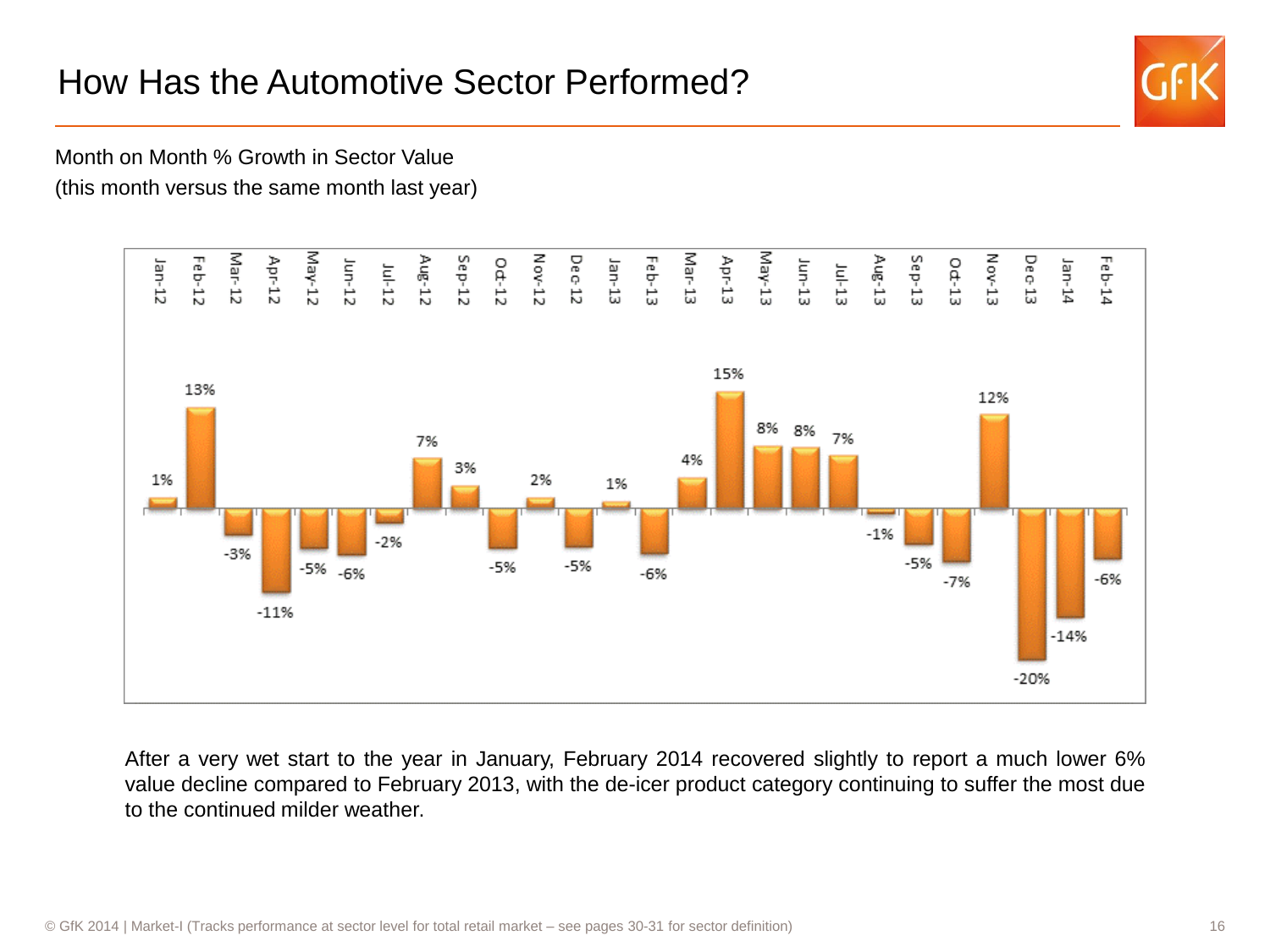## For Further Insight and Enquiries:

Anthony Norman | anthony.norman@gfk.com | +44 870 603 8111

© GfK 2014 | Market-I (Tracks performance at sector level for total retail market – see pages 29-30 for sector definition)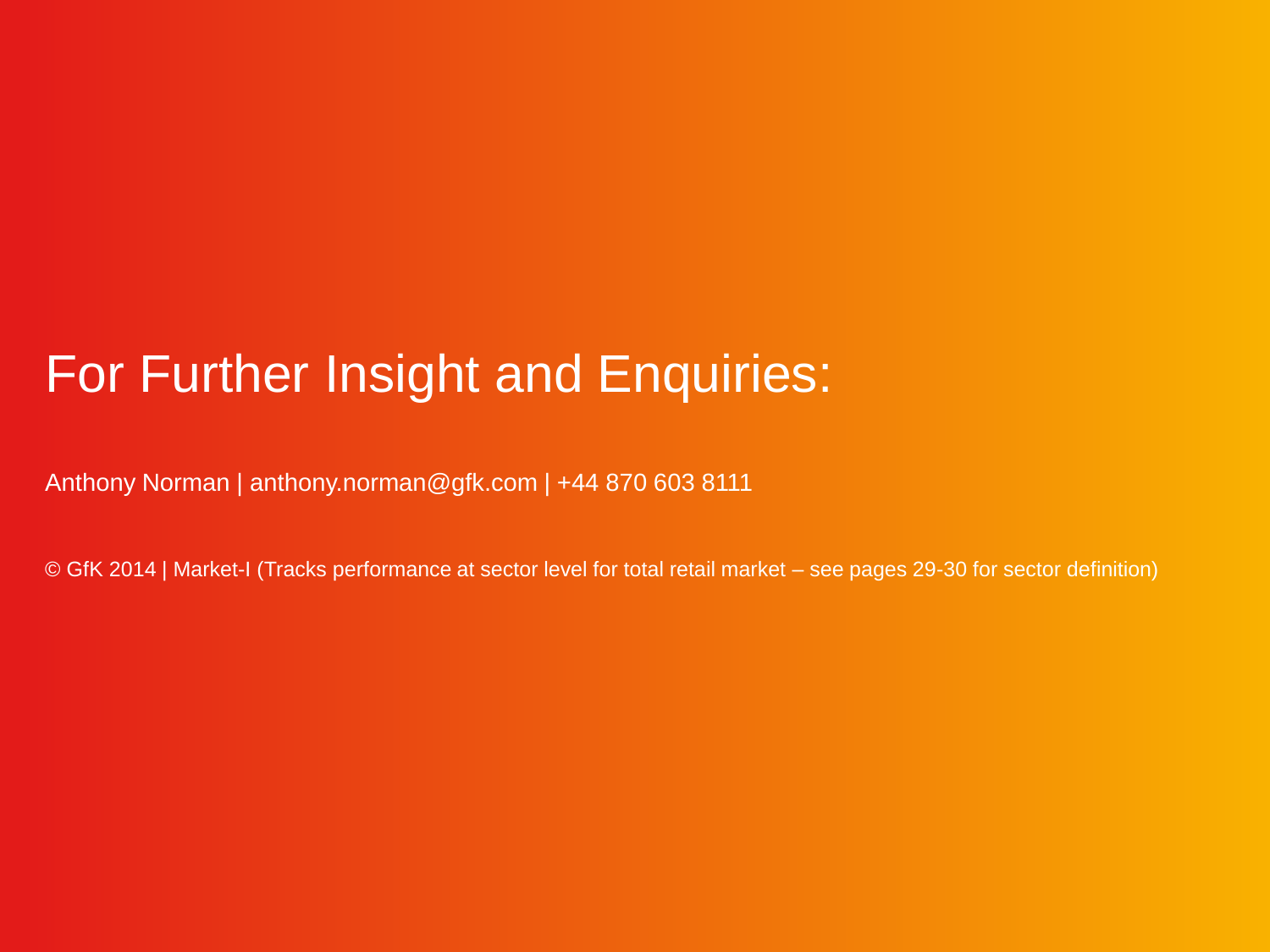## Useful Information

Distribution Channels Tracked

Product Categories Tracked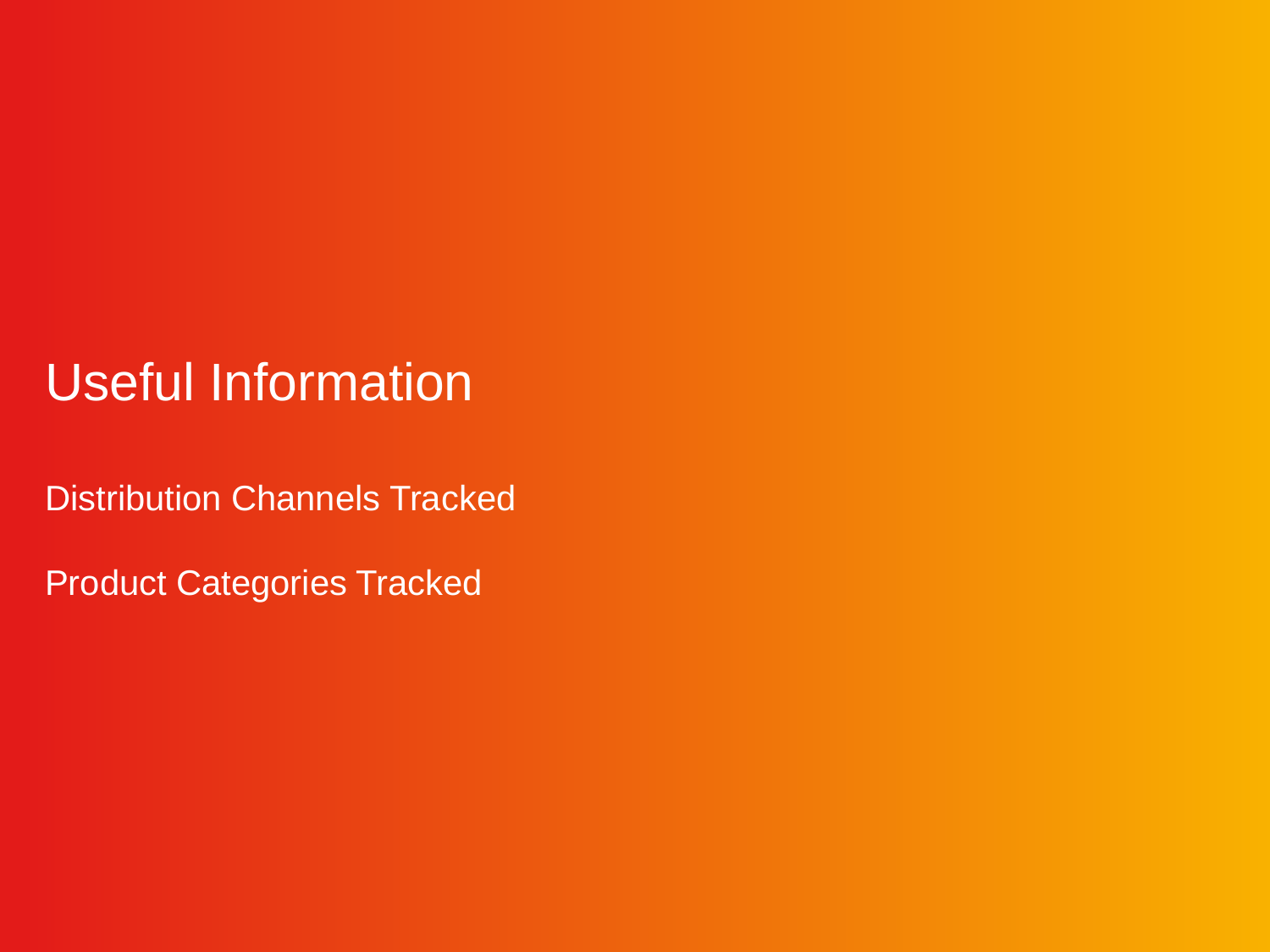Accurately tracking a universe of 67,000 shops via live electronic point of sale data delivered by the retailer on a weekly or monthly basis.

All major distribution channels are covered:

Computer Shops Pure Players Telecommunications Specialists Supermarket and Cash & Carry Stores Variety Chains Mail Order Houses Department Stores Book Stores Stationers and Consumable Specialists DIY Superstores, DIY Specialists and Garden Centres Kitchen Specialists Car Accessories Retailers, Car Dealers and Car Audio Specialists Electrical Specialists Photo Specialists Chemists **Jewellers** Tyre Specialists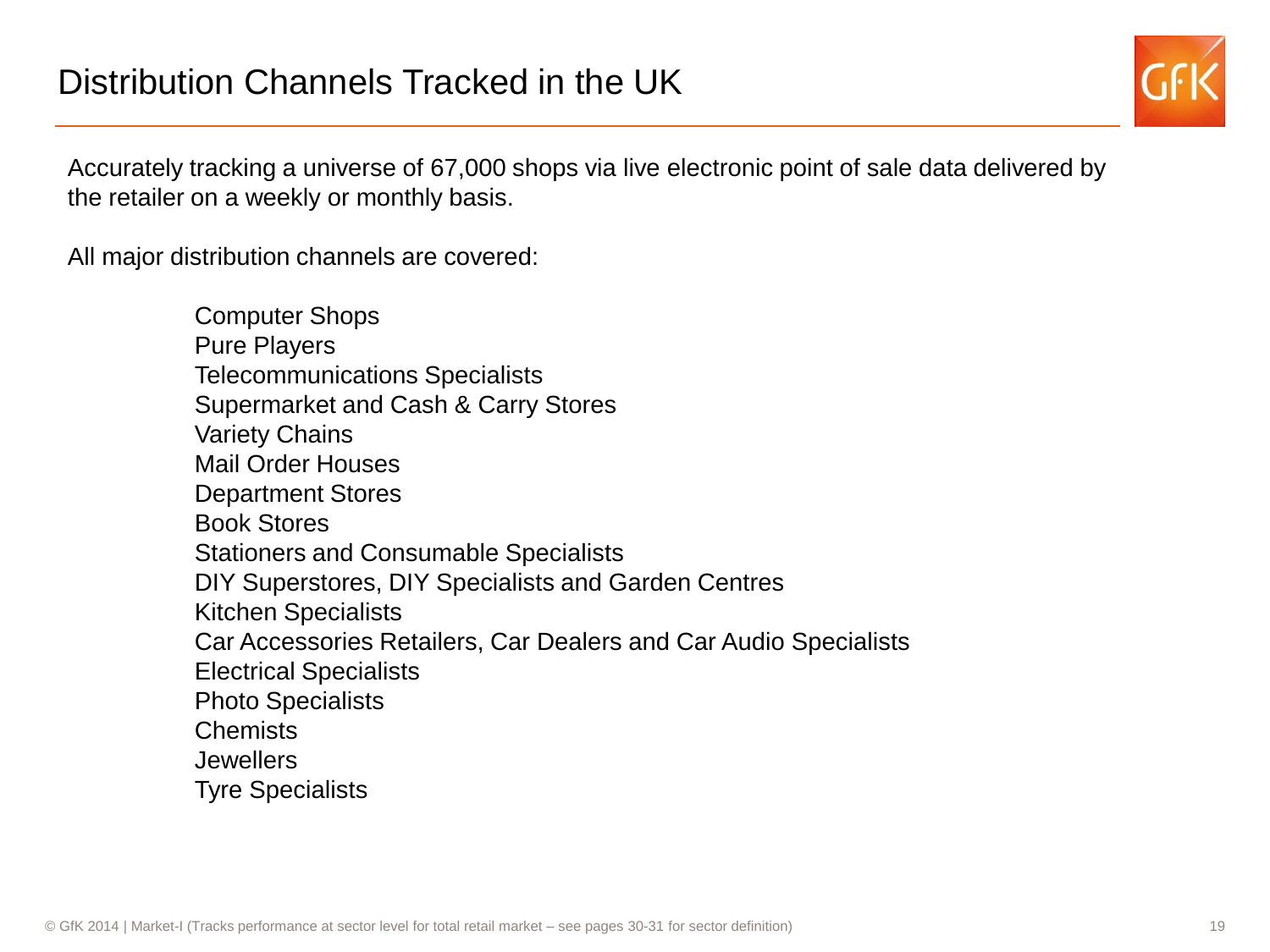

#### **Automotive**

### Anti-Freeze Brake Cleaners Carburettor Cleaners Car De-Icer Chrome/Aluminium Cleaners Contact Spray/Rust Releasers Engine Cleaners/Degreasers Engine Oils Engine and Petrol Additives Exhaust Repair/Maintenance General Cleaners Glass Cleaners/Rain Repellents Paint Care Products Plastic/Synthetic Cleaners Screen Wash Technical Lubricants Temporary Tyre Repair Tyre Cleaners Upholstery Cleaners Wheel Cleaners

#### **Major Domestic Appliances**

Cookers and Ovens Fridges/Fridge Freezers **Dishwashers Freezers** Hobs Hoods Microwave Ovens Spin Dryers Tumble Dryers Washing Machines

### **DIY/Gardening**

BENCHTOP TOOLS **EMULSION PAINT MINI TOOLS** BOLT CUTTERS FERTILIZERS FERTILIZERS MOULDINGS AND COVINGS CHISELS/BOLSTERS FILLERS MULTI TOOLS COMPACT FLUORESCENT LAMPS FLUORESCENT LAMPS WOOD FINISH DECORATIVE GARDEN PRESERVES GARDEN HAND TOOLS OUTDOOR BARBEQUES DECORATIVE EQUIPMENT GARDEN HAND SHEARS PAINT BRUSHES DECORATIVE PLASTER GRIPPING TOOLS PAINTING AIDS DIY ADHESIVE TAPES GROWING MEDIA PAINT AND VARNISH REMOVER DIY ADHESIVES HALOGEN LAMPS PLANT AUXILIARY PRODUCTS DRILLS AND BRACES HAMMERS PLANT PROTECTION ELECTRIC CROW BARS HAND LAWNMOWERS PLIERS DIT ADTESTIVE TAPES<br>
DIY ADHESIVES HALOGEN LAMPS PLANT AUXILIARY PRODUNT AND BRACES HAMMERS<br>
ELECTRIC CROW BARS HAND LAWNMOWERS PLIERS<br>
PLANT PROTECTION<br>
ELECTRIC GILIE GIJNS HAND PLANERS POWERED CHAIN SAWS<br>
FLECTRIC GIJLE ELECTRIC GLUE GUNS HAND PLANERS POWERED LAWNMOWERS ELECTRIC CROW BARS<br>
ELECTRIC CROW BARS<br>
ELECTRIC DRILLS HAND FILES POWERED CHAIN SAWS<br>
ELECTRIC GLUE GUNS HAND PLANERS POWERED LAWNMOWEI<br>
ELECTRIC HEAT GUNS HAND SAWS POWERED SCARIFIERS<br>
FLECTRIC POWER FILES HOUSEHOLD INSE ELECTRIC CROW BARS THAND BAWWHOWERS THERES<br>
ELECTRIC GLUE GUNS HAND FILES POWERED CHAIN SAW:<br>
ELECTRIC HEAT GUNS HAND SAWS POWERED LAWNMOWE<br>
ELECTRIC FOWER FILES HOUSEHOLD INSECTICIDES POWERED BLOW VACS<br>
FIFCTRIC SCRAPERS ELECTRIC BRILLS<br>
ELECTRIC GLUE GUNS<br>
ELECTRIC HEAT GUNS<br>
ELECTRIC POWER FILES<br>
ELECTRIC SCRAPERS HIGH PRESSURE CLEANERS<br>
POWER TOOL ACCESSORIES<br>
FIFCTRIC LASER LEVELS<br>
HIGH PRESSURE CLEANERS POWER TOOL ACCESSORIES<br>
POWER T ELECTRIC LASER LEVELS HOSE END ATTACHMENTS POWERED GRASS SHEARS ELECTRIC HEAT GONS<br>
ELECTRIC POWER FILES HOUSEHOLD INSECTICIDES POWERED BLOW VACS<br>
ELECTRIC LASER LEVELS HOSE END ATTACHMENTS POWER TOOL ACCESSORIES<br>
ELECTRIC LASER LEVELS HOSES AND STORAGE POWERED HEDGE TRIMMERS<br>
FIFCTRIC ELECTRIC FOWER TIES<br>
ELECTRIC SCRAPERS HIGH PRESSURE CLEANERS POWER TOOL ACCESS<br>
ELECTRIC LASER LEVELS HOSE END ATTACHMENTS POWERED GRASS SHEA<br>
ELECTRIC ANGLE GRINDERS HOSES AND STORAGE POWERED HEDGE TRIM<br>
ELECTRIC PLANERS ELECTRIC LASER LEVELS<br>
ELECTRIC LASER LEVELS<br>
ELECTRIC ANGLE GRINDERS HOSES AND STORAGE POWERED HEDGE TRIMI<br>
ELECTRIC PLANERS INCANDESCENT LAMPS POWERED SHREDDERS<br>
ELECTRIC ROUTERS INTRUDER SECURITY PRIMERS/UNDERCOATS<br>
FIF ELECTRIC SANDERS KNIVES AND BLADES PRUNING SAWS ELECTRIC SAWS **ELECTRIC SAWS LAWN SEED ELECTRIC SAWS** ELECTRIC TACKERS LAWN SPREADER FOR THE PUMPS ELECTRIC PAINT ROLLERS LED LAMPS LED LAMPS RENOVATION CLEANERS ELECTRIC ROTARY HAMMERS LEVELS LEVELS AND RIVETERS DIY RULERS STAPLE GUNS STAPLE GUNS WALL DECORATIONS SCREW DRIVERS TILE ADHESIVES WATER TIMERS SEALANTS TILE GROUT TO THE GROUT WILD BIRD CARE SEALERS AND WATERPROOFERS TILES WOOD FILLERS SHOWERS TOOLSETS AND STORAGE WOOD STAIN SOCKETS AND RATCHETS TRIM PAINT THE TRIM PAINT WOOD TREATMENT SOIL CONDITIONER TRIMMERS/BRUSHCUTTERS WORKBENCHES SPECIAL HAND TOOLS VARNISH WRENCHES SPECIAL PAINTS WALL COVERINGS

**DIY/Gardening**<br>ALERT DETECTORS ELECTRIC SCREW DRIVERS MARKING OUT TOOLS<br>AXES AND ACCESSORIES FIECTRIC SPRAY GUNS MEASURING TAPES **DIY/Gardening**<br>ALERT DETECTORS ELECTRIC SCREW DRIVERS MARKING OUT TOO<br>AXES AND ACCESSORIES ELECTRIC SPRAY GUNS MEASURING TAPES<br>RENCHTOP MINI TOOLS ELECTRIC WALLPAPER STRIPPERS METAL PAINTS BENCHTOP MINI TOOLS ELECTRIC WALLPAPER STRIPPERS METAL PAINTS